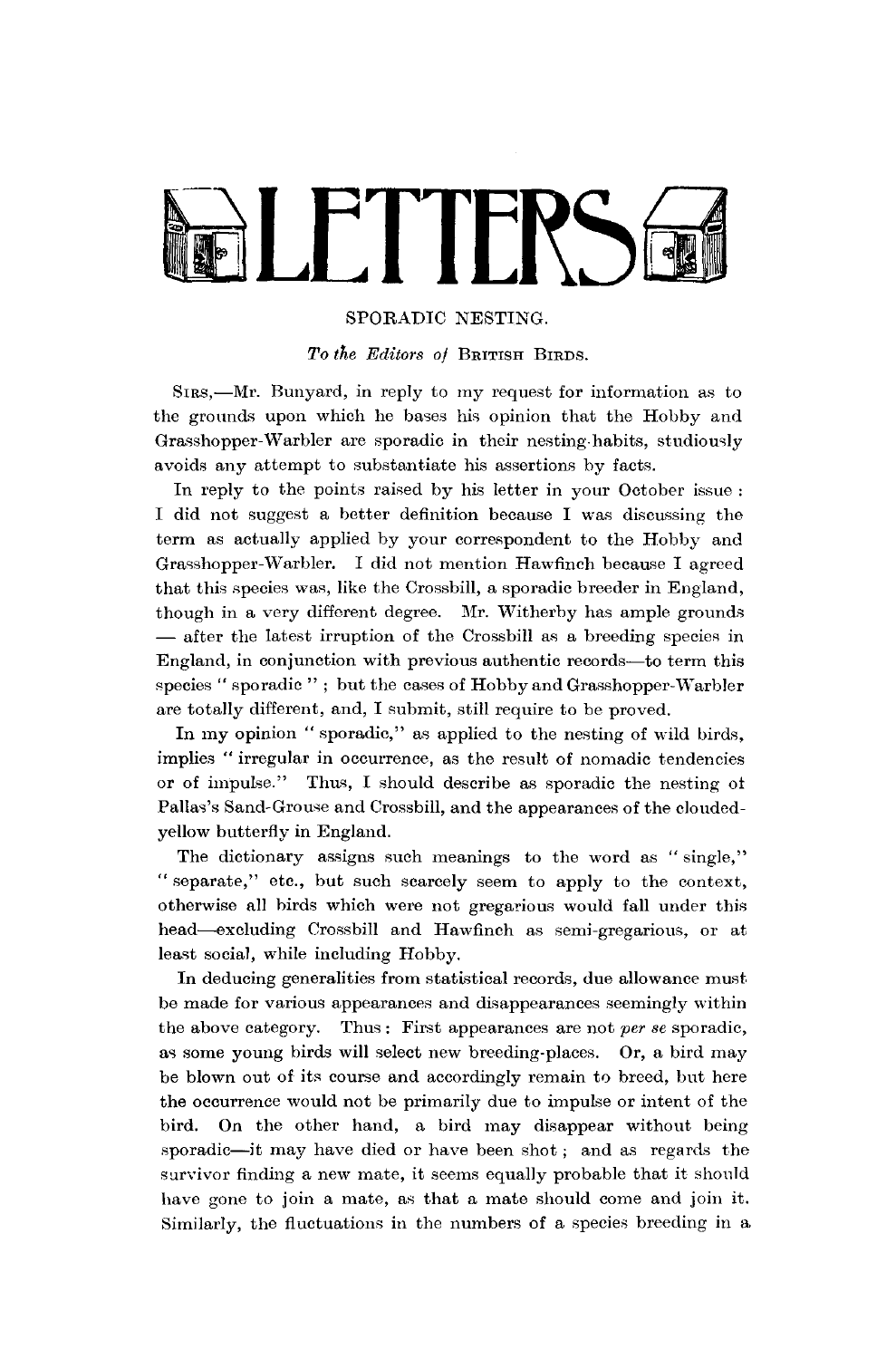district are not necessarily sporadic, for severe seasons notoriously play havoc with some of our more delicate species, which in due course recoup their numbers.

My limited experience of the breeding of the Hobby in England is as follows :—•

1. This year I visited a nest in a wood where they have bred each season for at least ten years, despite the fact that about four years ago one old bird and three young were shot at the nest, and the eggs have been occasionally taken.

2. About the same time I visited another nest in a wood in an entirely different locality, where a pair have likewise bred for many consecutive years.

3. A little later this year, in yet another locality, the Hobby reared young in the same wood where she has bred for at least three years past.

4. For at least five years the Hobby bred regularly in a wood in Shropshire, despite the fact that the first clutch of eggs was regularly taken.

5. In 1907 a friend of mine visited a nest with eggs in the same wood where young had been hatched the two previous years at least. This wood was felled the following winter.

6. In 1911 a friend of mine took eggs from a nest from which the female had just been shot. The male apparently left the locality.

Of the above instances, five demonstrate that the Hobby, though a migraht, and rarer and more local, is no less regular a breeder in England than the three other British-breeding members of the genus. The sixth record is inconclusive.

Of the several instances of nesting cited in *The Birds of Hampshire and the Isle of Wight,* the following five records similarly tend to confirm the statement that the Hobby is not sporadic  $:$ 

- (1) Doles Wood
- (2) N. Oakley (Munn)
- (3) Buckhill Wood (Wise)
- (4) Ipley (Turle)
- (5) Ringwood (Corbin),

while the remainder are isolated instances and wholly inconclusive.

With regard to the Grasshopper-Warbler, this species, though local, is so well known to nest commonly in suitable localities year after year, that it seems almost superfluous, until positive evidence is forthcoming to the contrary, to encroaeh further upon your valuable space. C. S. MEARES.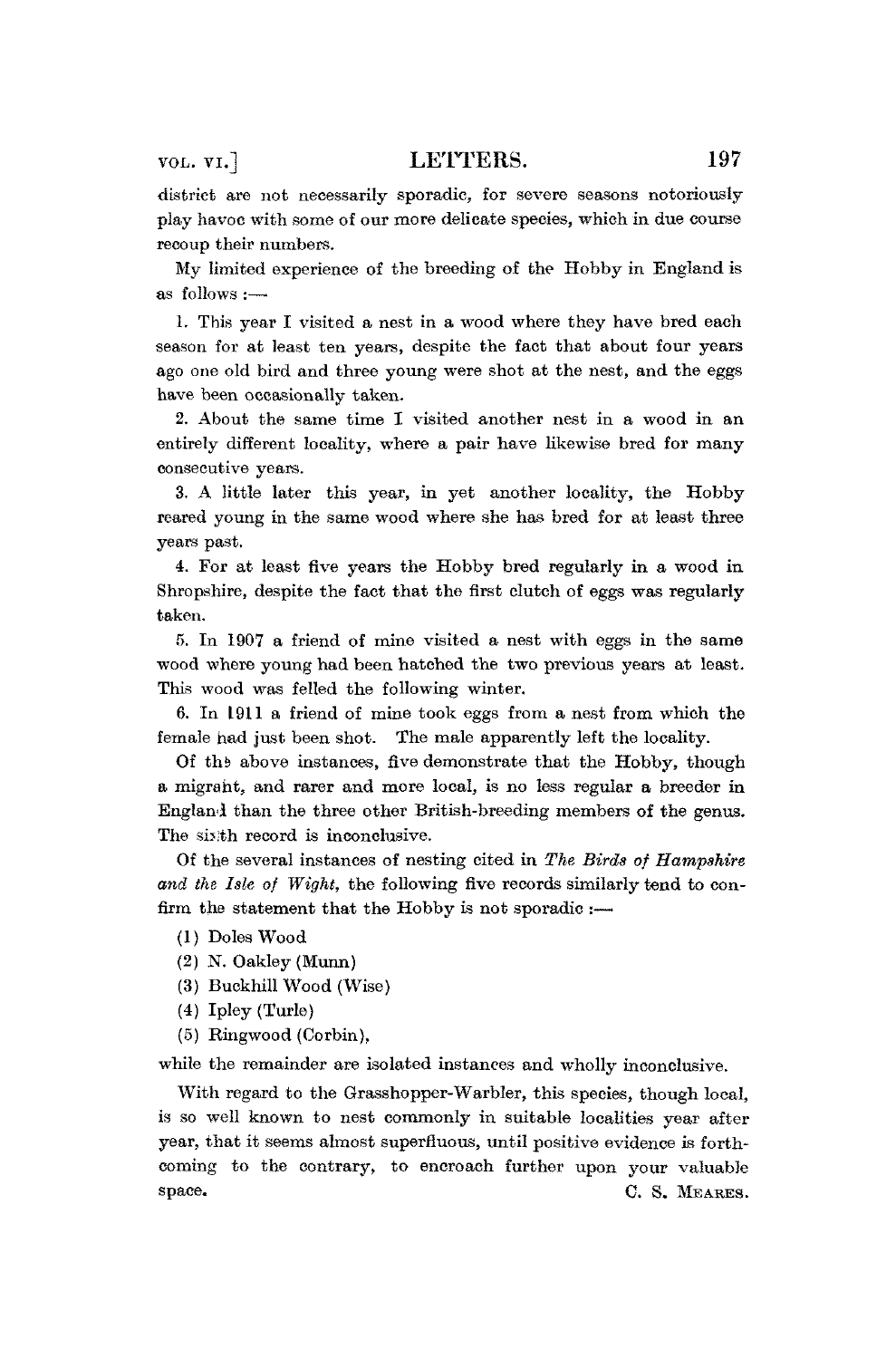[It should perhaps be pointed out that my contention on page 333 of Volume IV. (April, 1911) was that the Crossbill in England and Wales " cannot be classed as a resident, but only as a migrant, breeding sporadically." I was treating the matter broadly, having in view the status of the bird in the whole of England and Wales. By " breeding sporadically " I meant that it only bred here and there at intervals, and was not a regular English breeding bird. So far as the records went, it did not breed every year in England, and it had never bred more than two years in succession in any one locality. Mr. Bunyard has now proved that the bird has bred for three years in succession in Suffolk. He feels " convinced that the Crossbill is (and probably always has been) a firmly established English-breeding bird " *(supra* p. 89). As to what it probably was, I can only judge by the published facts which, as given in my paper in Volume IV., have not been disputed. Mr. Bunyard thinks that fewer birds nested in 1912 in Suffolk than in 1910 and 1911, and I think it yet remains to be seen whether the bird has now become really established there.

The Hobby, Hawfinch and Grasshopper-Warbler seem to me to be in a different category. They are without doubt regular English breeding birds, and the fact that they breed irregularly in certain localities does not affect their general status.

It is important that we should not confuse  $(1)$  the admission of a species to a large area like England as part of its regular breedingrange, with (2) local fluctuations of a species which is undoubtedly a regular breeder within that area.—H. F. WITHERBY.]

[I should imagine that it is a practical impossibility to say to what cause isolated instances of breeding in new districts are due ; and if sporadic breeding be taken to imply nomadic tendency or impulse as opposed to natural increase of individuals or the other causes mentioned by Mr. Meares, it must remain a matter of opinion whether any bird is described as a sporadic breeder or not.

Mr. Meares brings definite proof that when suitable breeding-places are available the Hobby will return to the same spot year after year to breed. But there are many cases in which the nest of the previous year proves to be tenanted by some other speeies, such as the Longeared Owl, and then the Hobby must seek a new home. There are also places where it is only known to breed at long intervals. Although some localities are always occupied by Grasshopper-Warblers in considerable numbers, there are also other districts where this bird appears only irregularly, and is absent for several years together. In one locality in Derbyshire seven or eight pairs were present within a radius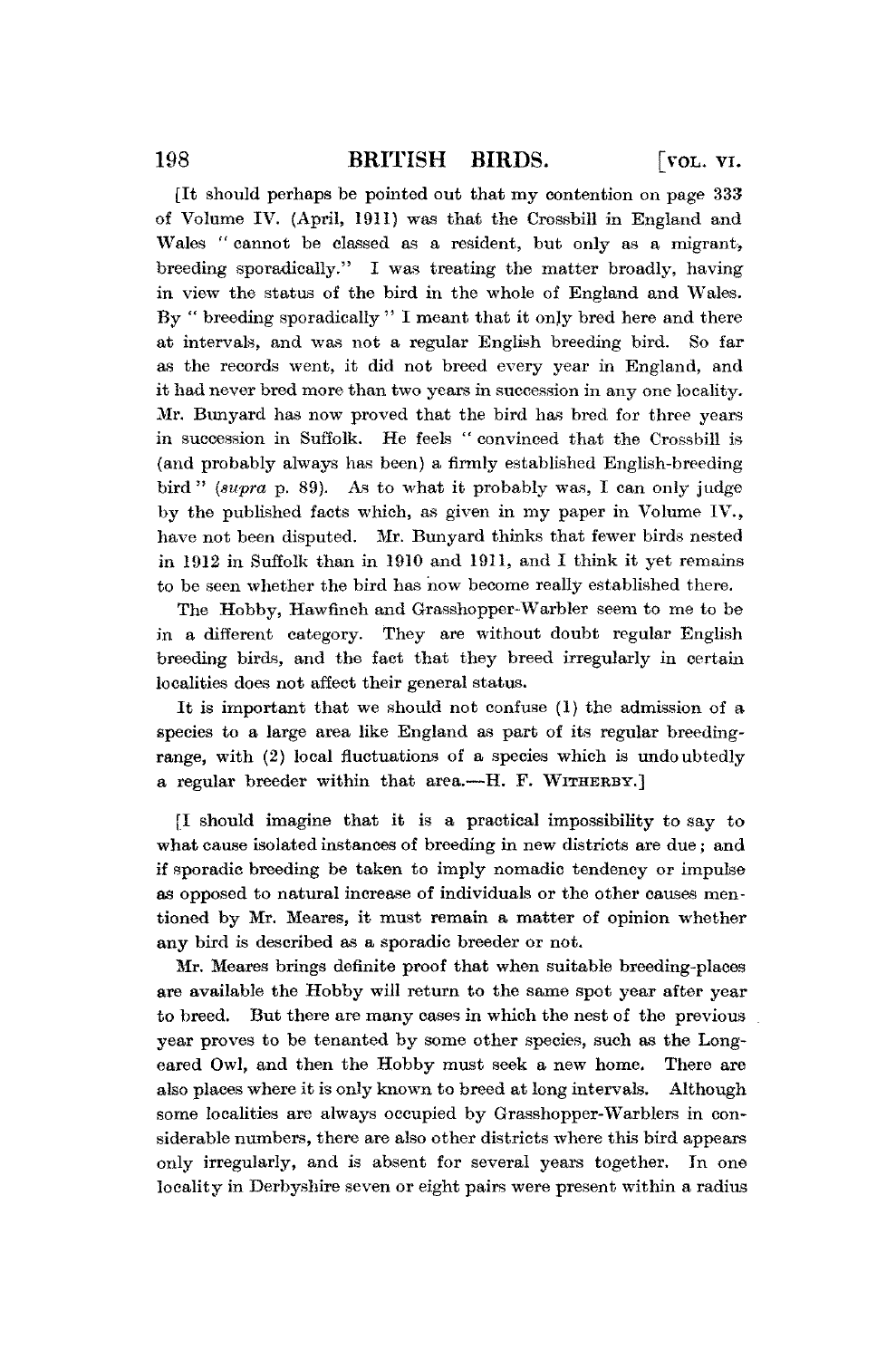## vol. vi.] LETTERS. 199

of two miles in one season, but the following year not one returned,, and this was also the case for some years afterwards. This might have been due to disasters to the birds on migration, but of coursethis is necessarily mere supposition, and breeding is here apparently sporadic. Although both Messrs. Bunyard and Meares class the Hawfinch as a sporadic breeder, there are orchards where it has bred without intermission for ten years.

As the limit of the breeding-range of any species is approached, there must always be a tendency for nesting to become irregular and sporadic. The recorded case of breeding of the Hobby in Scotland must be classed under this head. But there can be no hard and fast line between irregular breeding due to impulse or nomadic tendency, and those cases due to accidental circumstances or natural increase.—F. C. R. JOURDAIN.]

# BLAKENEY POINT TERN COLONIES. *To the Editors of* BRITISH BIRDS.

SIRS,—The concluding paragraph of Mr. Rowan's note *(supra,.*  p. 162) might be taken to imply that the Arctic Tern has bred in past years on Blakeney Point in Norfolk. This is not the case, but of course Arctic and Sandwich Terns are often noticed there on passage. CLIFFORD BORRER..

## ORKNEY BREEDING-RECORDS OF LONG-TAILED DUCK AND GREY LAG-GOOSE.

*To the Editors of* BRITISH BIRDS.

SIRS,—I see, in Vol. V., p. 203, of BRITISH BIRDS, you doubt therecord of the Long-tailed Duck having bred in Orkney in 1911. I havejust returned from Orkney, and I am very glad that you have called attention to the unsatisfactory method of recording a species as new to any locality, because unless some competent person has seen the nest *in situ,* it is surely unwise on second-hand evidence to record it as breeding in any new locality.

I would take this opportunity of calling attention to Mr. H. W. Robinson's statement in Vol. III., p. 376, that the Grey Lag-Goose nested on Kaileylang or Keeleylang, Orkney, in 1904. If Mr. Robinson saw the birds and nest himself, I will at once acknowledge its correctness ; but if he did not, who did see them ?

JAMES R. HALE.